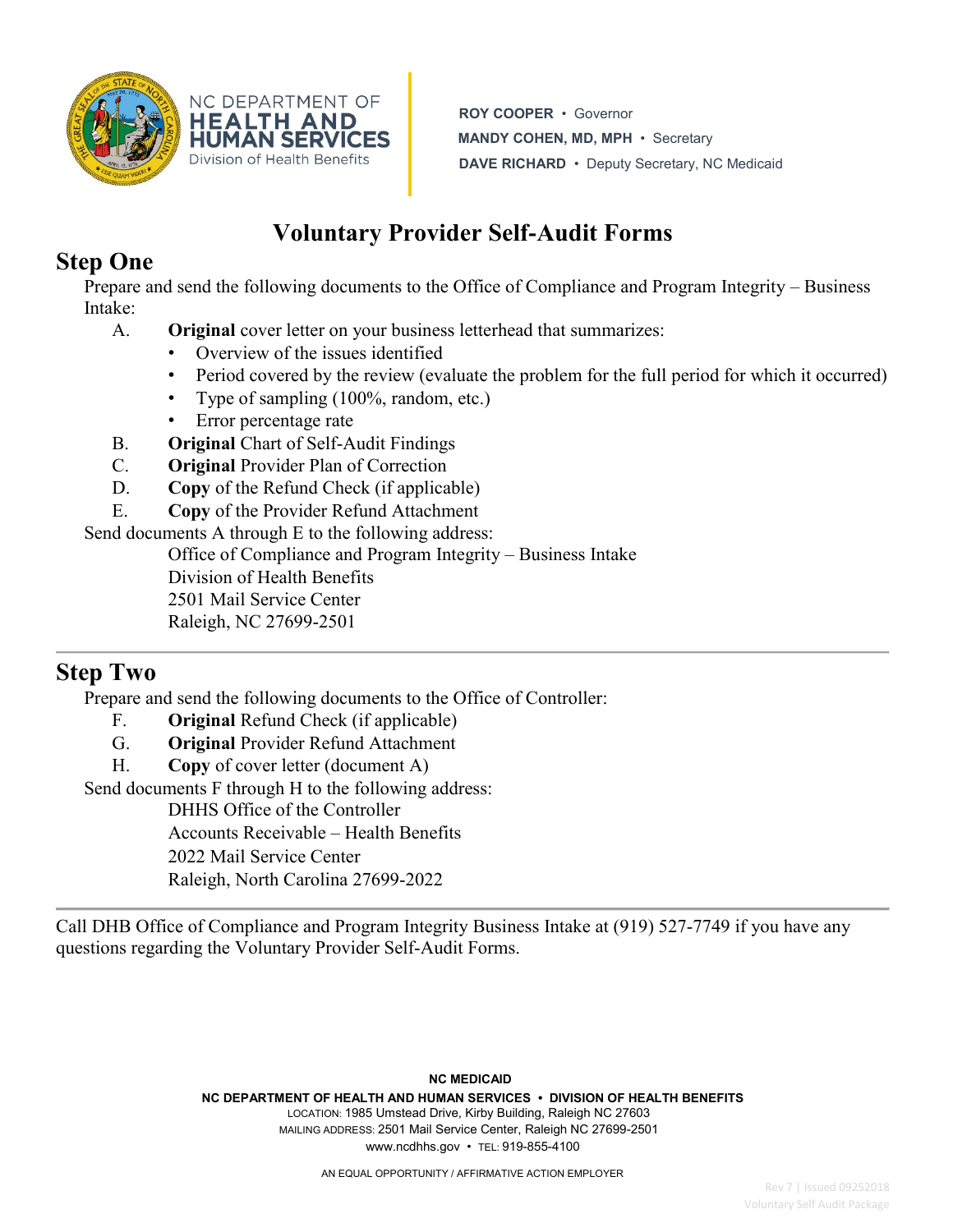## PROVIDER REFUND ATTACHMENT

#### **\*\*\*\*ATTACH THIS FORM TO YOUR REFUND CHECK\*\*\*\***

| <b>IDENTIFYING INFORMATION</b> |   |
|--------------------------------|---|
| Provider Name                  |   |
| <b>Provider Address</b>        |   |
| Provider Address 2             |   |
| NPI Number                     |   |
| Legacy Provider Number         |   |
| <b>Overpayment Amount</b>      | S |

#### **REPAYMENT OPTIONS – CHECK ONE**

| Withhold overpayment amount from future Medicaid / Health Choice |
|------------------------------------------------------------------|
| Payments.                                                        |

#### \_\_\_\_ **Attached is a check for the full amount of overpayment.**

Make check payable to**: N.C. Division of Health Benefits.** Make sure to include your Legacy Provider number on your check.

Mail the **original** of this form and the **original** of the refund check to the following address:

DHHS Office of Controller Accounts Receivable – Health Benefits

2022 Mail Service Center

Raleigh, NC 27699‐2022

Mail a **copy** of this form and **copy** of the refund check to the following address: Office of Compliance and Program Integrity – Business Intake

Division of Health Benefits 2501 Mail Service Center

Raleigh, NC 27699-2501

#### **CONTACT INFORMATION FOR FOLLOW-UP**

| Individual's Name               |                                                                                           |                                                                                                                      |  |
|---------------------------------|-------------------------------------------------------------------------------------------|----------------------------------------------------------------------------------------------------------------------|--|
| Direct Telephone Number         | <u> 1989 - John Stein, Amerikaansk politiker (</u>                                        |                                                                                                                      |  |
| Email Address                   |                                                                                           |                                                                                                                      |  |
| <b>Provider Signature:</b>      | the control of the control of the control of the control of the control of the control of | Date:                                                                                                                |  |
| <b>FOR DHB OFFICE USE ONLY:</b> | Program Integrity Section:<br>Investigator:<br>Program Integrity Case Number:             | <u> 1980 - Jan Barbara III, prima postala prima prima prima prima prima prima prima prima prima prima prima prim</u> |  |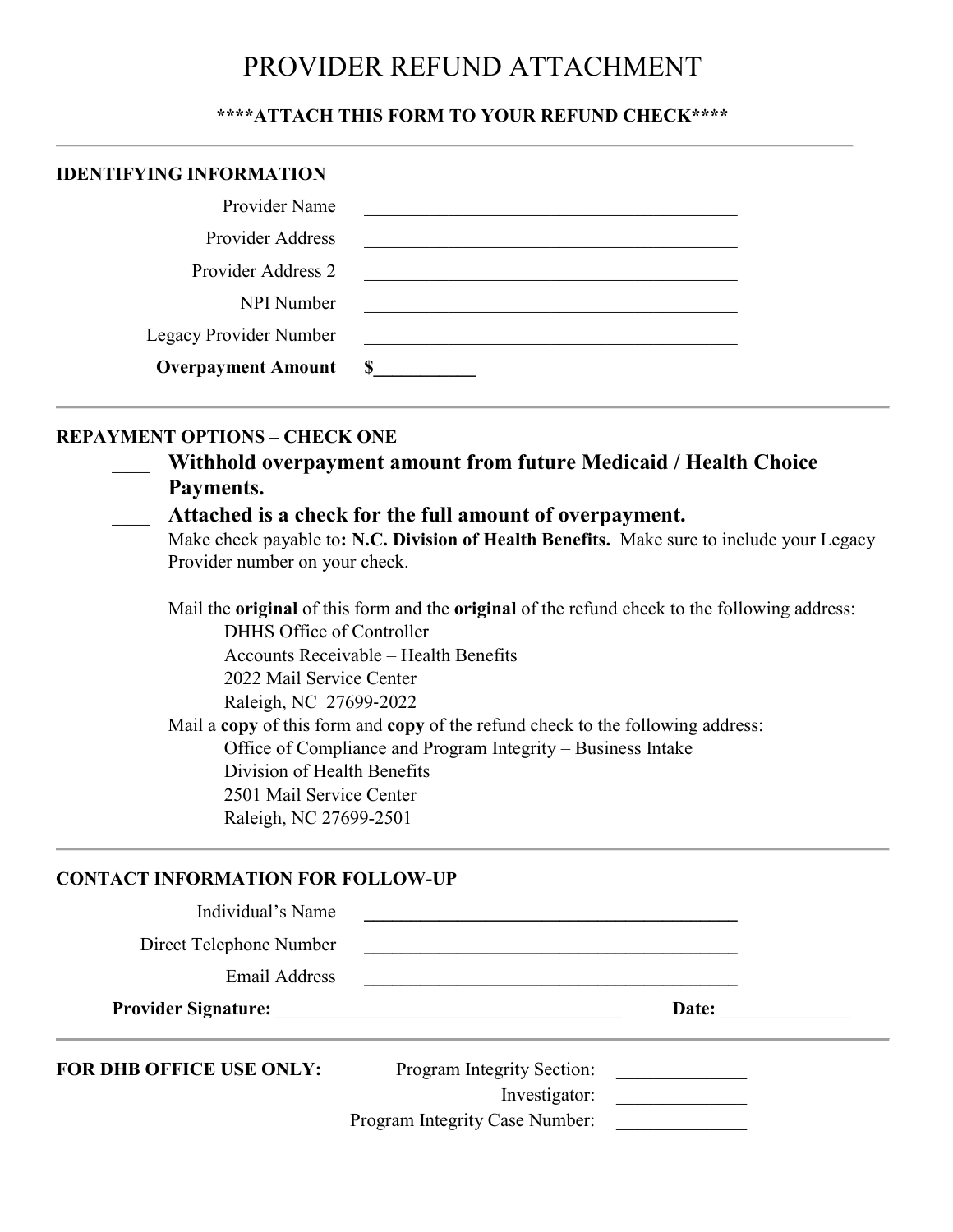## CHART OF SELF-AUDIT FINDINGS

Fill out this chart and return at the completion of your review. Use this form as a guide when creating a spreadsheet containing the findings of your selfaudit. You may choose to include additional columns (i.e. modifier, units, tooth numbers, etc.) depending on your specialty.

Mail the **original** of this chart (or similar) and the **copy** of the refund check to the following address: Office of Compliance and Program Integrity – Business Intake Division of Health Benefits 2501 Mail Service Center Raleigh, NC 27699-2501

| <b>Beneficiary</b><br>Name | <b>Beneficiary</b><br>Medicaid<br>ID# | Date of<br><b>Service</b> | Procedure<br>Code | Claim<br><b>TCN</b> | <b>Billing</b><br>Provider<br>NPI# | <b>Billed</b><br>Amount | Paid<br><b>Amount</b> | Paid<br><b>Date</b> | Provider<br>Refund<br><b>Amount</b> | <b>Reason for</b><br>Error |
|----------------------------|---------------------------------------|---------------------------|-------------------|---------------------|------------------------------------|-------------------------|-----------------------|---------------------|-------------------------------------|----------------------------|
|                            |                                       |                           |                   |                     |                                    |                         |                       |                     |                                     |                            |
|                            |                                       |                           |                   |                     |                                    |                         |                       |                     |                                     |                            |
|                            |                                       |                           |                   |                     |                                    |                         |                       |                     |                                     |                            |
|                            |                                       |                           |                   |                     |                                    |                         |                       |                     |                                     |                            |
|                            |                                       |                           |                   |                     |                                    |                         |                       |                     |                                     |                            |
|                            |                                       |                           |                   |                     |                                    |                         |                       |                     |                                     |                            |
|                            |                                       |                           |                   |                     |                                    |                         |                       |                     |                                     |                            |

**TOTAL REFUND**